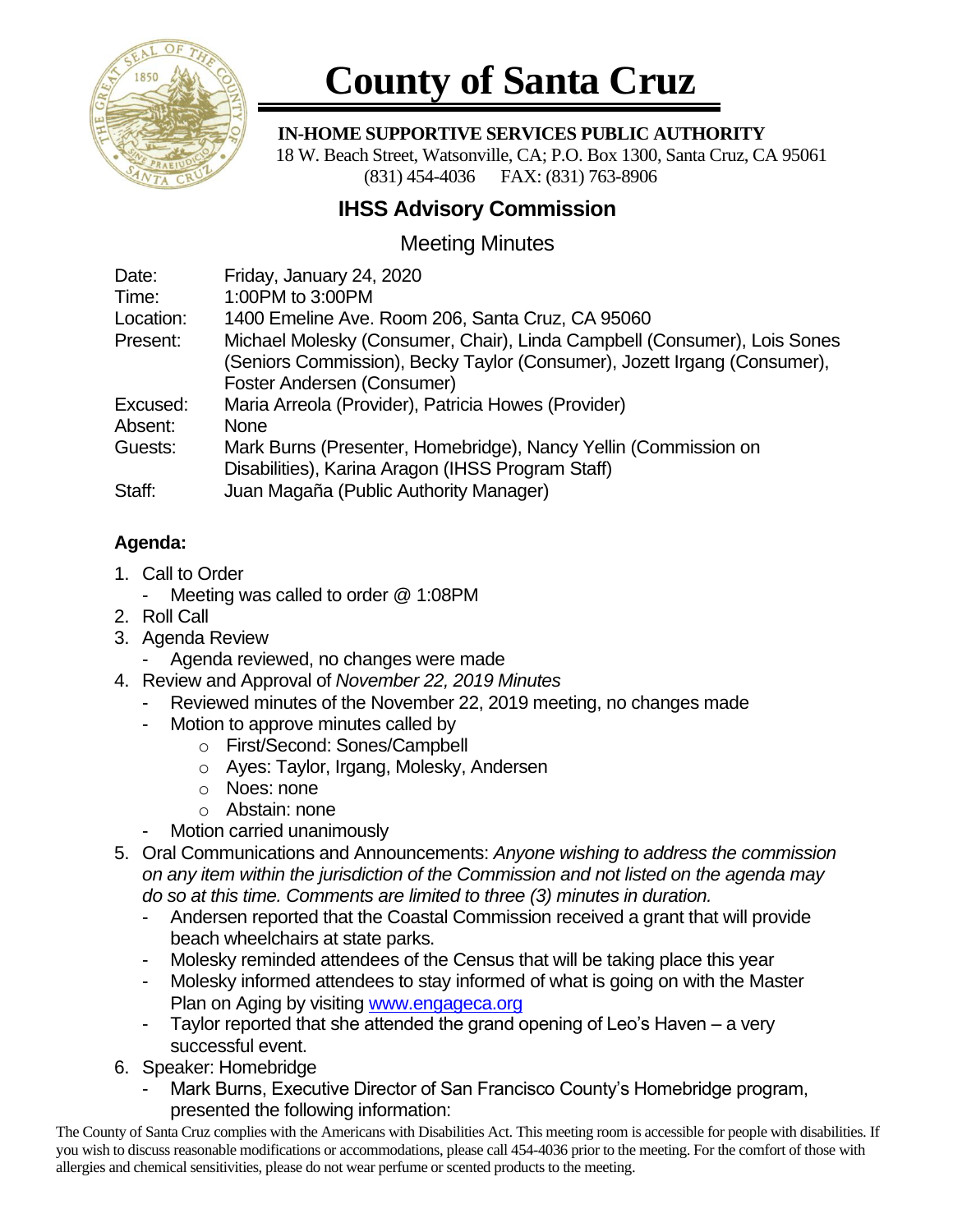- o Homebridge, a Contract Mode agency, started in 1985
- o Consumers are referred to Homebridge by the county IHSS; consumers cannot self-refer to their services
- o Homebridge serves 1000 consumers per year; has 325 full time caregivers
- $\circ$  Homebridge is a training organization they train all registry providers and offer general training to all IHSS providers.
- o Starting pay for Homebridge caregivers is \$18.50/hour and they have a 4-tier pay system; each tier has a \$0.50 pay differential; tiers are based on level of care being provided.
- o Currently there is a waitlist to receive services from Homebridge as the program does not have sufficient caregivers to serve all individuals referred to them.
- $\circ$  San Francisco City and County covers all costs above the state participation rate (from general fund).
- A motion was called to send a thank letter to Homebridge for their presentation
	- o First/Second: Sones/Campbell
	- o Ayes: Taylor, Irgang, Molesky, Andersen
	- o Noes: none
	- o Abstain: none
- Motion carried unanimously
- 7. Correspondence
	- The correspondence folder was passed with the following documents:
		- o Event flyer: "Dealing with Dementia" presented by Del Mar Caregiver Resource Center. Event details: 02/29/2020, 9am – 2pm @ Capitola Community Center
		- o Articles:
			- "New funds for long-term care" from September 2019 AARP Bulletin
			- "The hidden costs of caregiving" from November 2019 AARP Bulletin
			- "A successful 7-year battle for better care" from November 2019 AARP **Bulletin**
			- "Help on the way for caregivers" from November 2019 AARP Bulletin
			- "Training tellers to stop fraud" from December 2019 AARP Bulletin
			- A plan for fixing caregiver system" from January/February 2020 AARP **Bulletin**
- 8. Updates/Housekeeping
	- a. Topics & Speakers
		- i. Topics
			- 1. Molesky requested that Electronic Visit Verification be added to the agenda for the February IHSS Advisory Commission meeting.
		- ii. Speakers:
			- 1. Staff informed that at the February 28 commission meeting, Sam Treviño from Del Mar Caregiver Resource Center will be presenting on its training program
			- 2. The commission requested that staff invite a representative from the San Andreas Regional Center to present on the services they provide.
		- b. Commission Vacancies
			- i. Staff reported on the following vacancies
				- 1. Consumer (current or past) 1 vacancy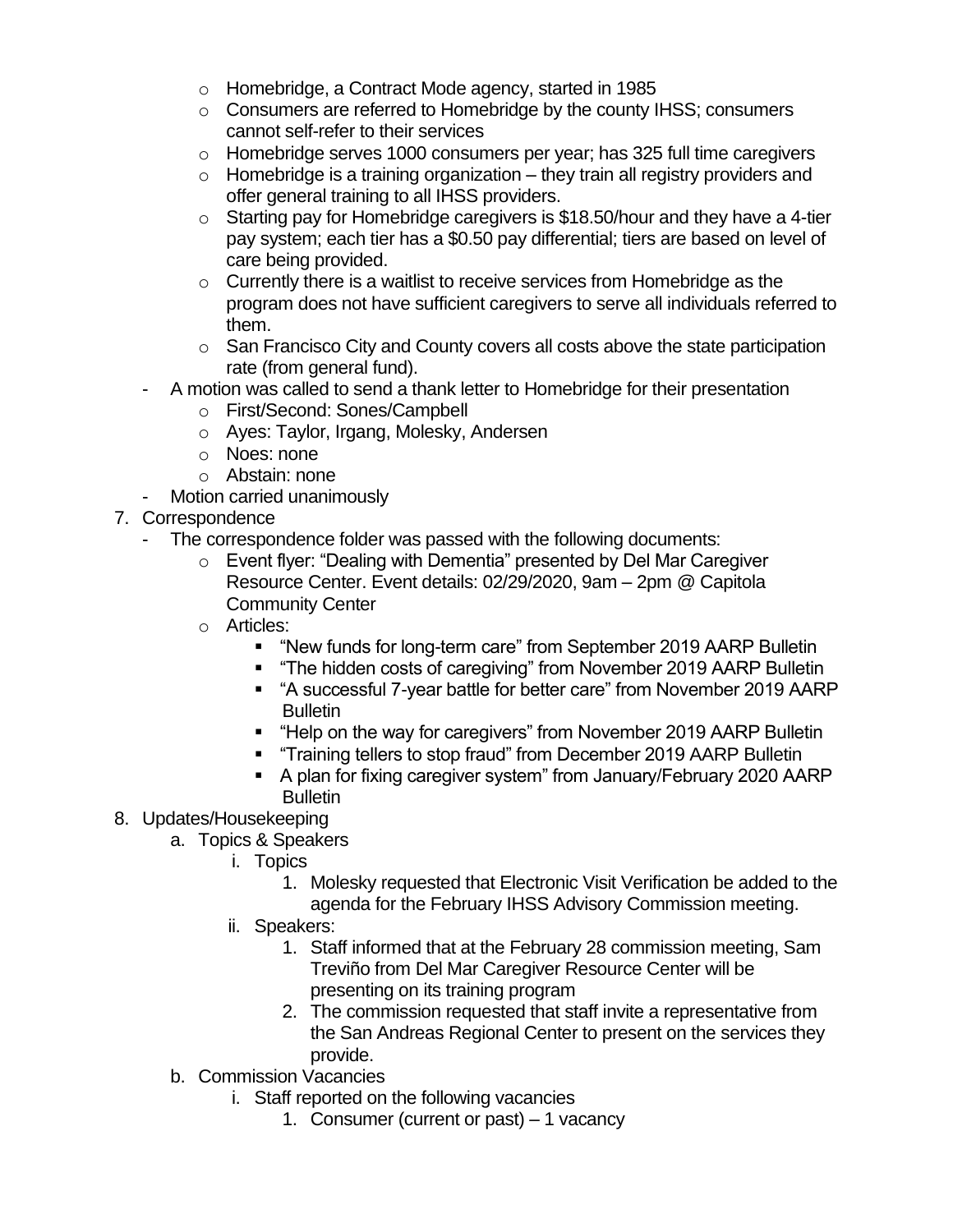- 2. Commission or representative of community agency that works with seniors and/or disabled individuals that promotes IHSS goals
	- 2 vacancies
		- a. Sones reported that she is in the process of changing her appointment to this commitment from a representative of the Seniors Commission to a representative of community agency that works with seniors and/or disabled individuals that promotes IHSS goals.
		- b. Sones also reported that a representative of the Senior Commission will be applying for appointment to this commission.
		- c. Nancy Yellin (guest) is currently on the Commission on Disabilities and will be applying to be appointed to the IHSS Advisory Commission.
- 9. Biennial Report Review and Approve (Chair)
	- The commission reviewed the draft biennial report and cover letter.
	- Changes to the report and cover letter were recommended.
	- A motion was called to approve the Biennial Report and Cover Letter with the recommended changes
		- o First/Second: Taylor/Irgang
		- o Ayes: Sones, Campbell, Molesky, Andersen
		- o Noes: none
		- o Abstain: none
	- Motion carried unanimously

10. IHSS Program Updates (Aragon)

- a. Aragon provided the following IHSS Program updates
	- i. MENU Program The department received a grant from the Alliance to address food insecurity. Social Workers contact IHSS recipients to screen for food insecurity; those who are determined to meet the criteria for food insecurity are offered CalFresh (if not already receiving this benefit). Healthy cooking classes are offered through Teen Kitchen, thus far 12 IHSS caregivers have completed the 4-class series. Upon completion, participants receive a \$25.00 stipend. Future activities will be following up with providers who participated in the cooking classes and their consumers to see if there is a change in their cooking as a result of their participation in the cooking classes.
	- ii. The division has been given authorization to hire a second Program Manager. Sandy Skezas retired in December and the department is looking to fill both positions as soon as possible
	- iii. Electronic Visit Verification (EVV) Santa Cruz County is in Wave 3 of the EVV implementation. In May, EVV will begin in this county and all IHSS recipients and providers will need to be on Electronic Timesheets by end of June 2020.
	- iv. Mike McConnell announced his retirement at the beginning of June. A recruitment for his position will be coming in the future months.
- 11.Public Authority Updates (Staff)
	- Staff provided the following Public Authority Updates:
		- o Registry:
			- Currently has 167 active providers; of these 67 are available for additional work. Average hours for work =24 p/wk.